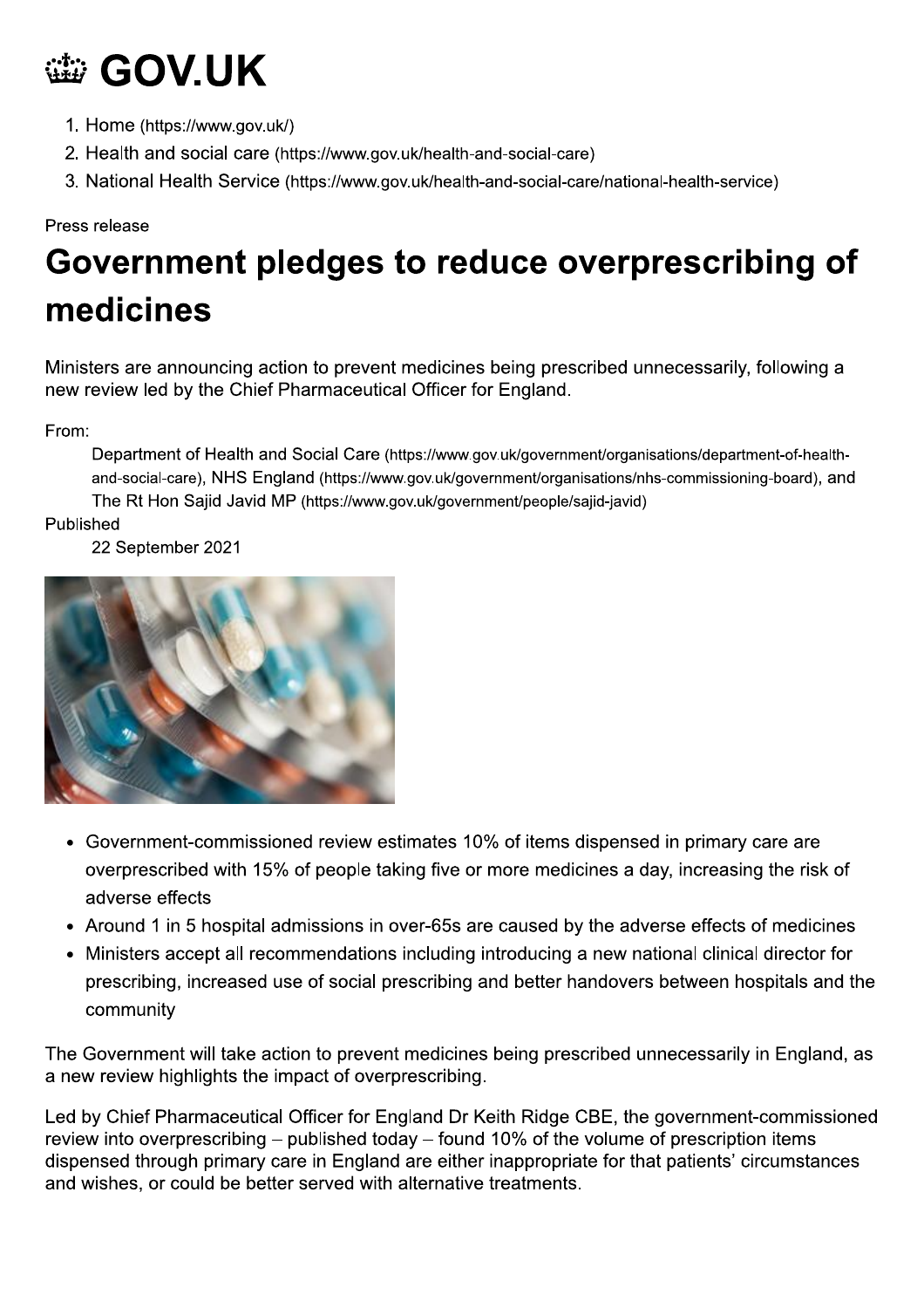Overprescribing describes a situation where people are given medicines they do not need or want, or where potential harm outweighs the benefit of the medication. It can happen when a better alternative is available but not prescribed, the medicine is appropriate for a condition but not the individual patient, a condition changes and the medicine is no longer appropriate, or the patient no longer needs the medicine but continues to be prescribed it.

Around 1 in 5 hospital admissions in over-65s and around 6.5% of total hospital admissions are caused by the adverse effects of medicines. The more medicines a person takes, the higher chance there is that one or more of these medicines will have an unwanted or harmful effect. Some medicines, such as those to reduce blood pressure, can also increase the risk of falls amongst the frail and elderly.

The review sets out a series of practical and cultural changes to make sure patients get the most appropriate treatment for their needs while also ensuring clinicians' time is well spent and taxpayer money is used wisely. This includes shared decision making with patients about starting or stopping a medicine, better use of technology, ways to review prescriptions more effectively, and considering alternative medicines which would be more effective.

Ministers have accepted all recommendations and work will now begin to implement them, with reforms to pharmacist training already underway.

Health and Social Care Secretary Sajid Javid said:

This is an incredibly important review which will have a lasting impact on people's lives and improve the way medicines are prescribed.

With 15% of people taking 5 or more medicines a day, in some cases to deal with the side effects of another medicine, more needs to be done to listen to patients and help clinical teams tackle overprescribing.

I look forward to working with Dr Keith Ridge and our dedicated NHS teams to deliver on these recommendations.

Dr Keith Ridge CBE, chief pharmaceutical officer for England, said:

Medicines do people a lot of good and the practical measures set out in this report will help clinicians ensure people are getting the right type and amount of medication, which is better for patients and also benefits taxpayers, by preventing unnecessary spending on prescriptions.

This report recognises the strong track record of the NHS in the evidence-based use of medicines, thanks to the clinical expertise of GPs and pharmacists and their teams, and our achievements to date in addressing overprescribing which is a global issue.

Continuing to tackle overprescribing requires a whole system approach involving clinicians and patients, so we can continue to build the change we all wish to see in how medicines are used for the benefit of patients, and with medicines production and use a major driver of greenhouse gas emissions – contributing to the NHS's net zero ambition.

The key recommendations from the review are:

• the introduction of a new National Clinical Director for Prescribing to lead a 3 year programme including research and training to help enable effective prescribing;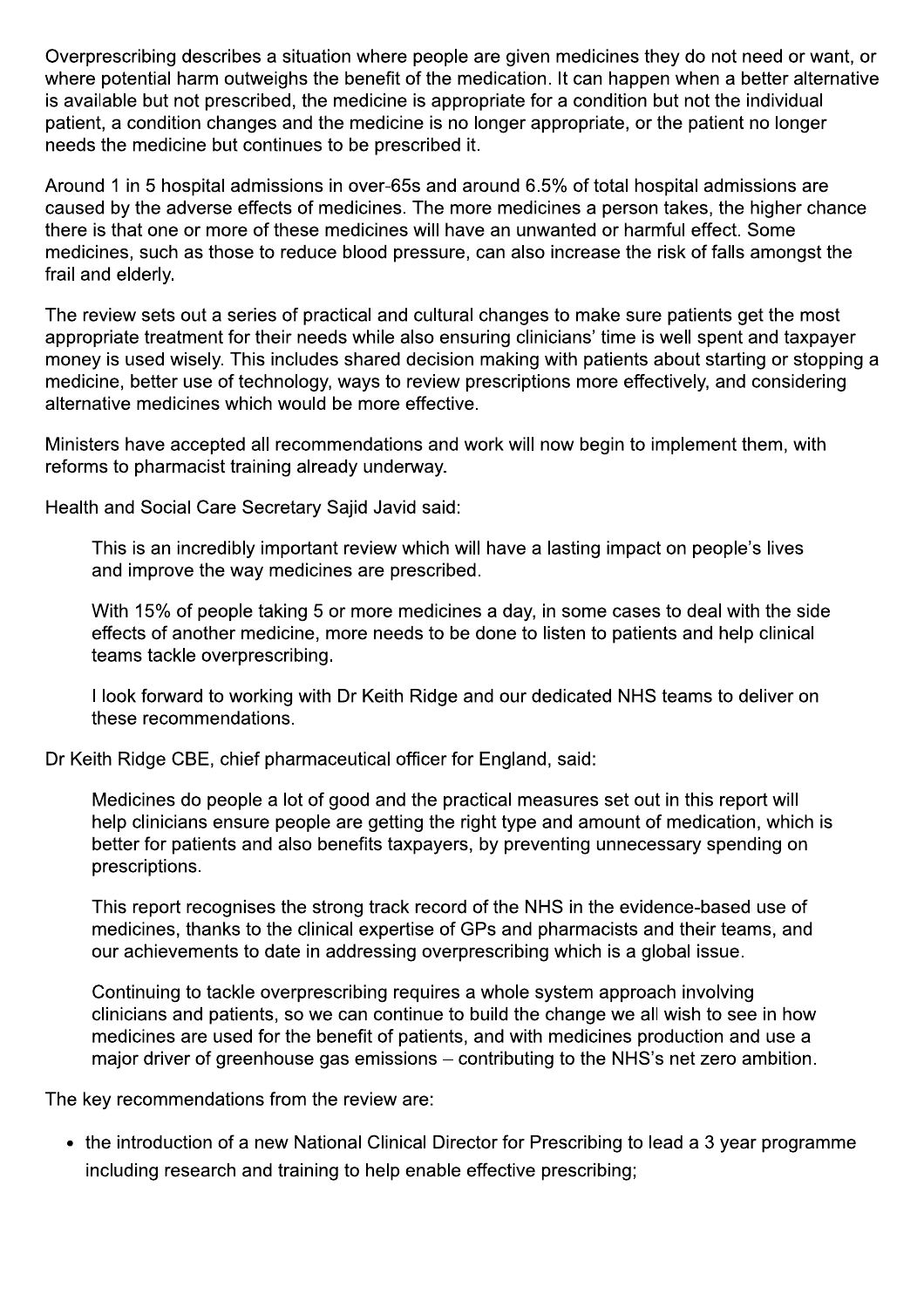- system-wide changes to improve patient records, improve handovers between primary and secondary care, develop a national toolkit and deliver training to help general practices improve the consistency of repeat prescribing processes;
- improving the evidence base for safely withdrawing inappropriate medication (deprescribing), and updated clinical quidance to support more patient-centred care. This would include ensuring GPs have the data and medical records they need, and are empowered to challenge and change prescribing made in hospitals;
- cultural changes to reduce a reliance on medicines and support shared decision-making between clinicians and patients, including increasing the use of social prescribing, which involves helping patients to improve their health and wellbeing by connecting them to community services which might be run by the council or a local charity.
- providing clear information on the NHS website for patients about their medication and the creation of a platform for patients to be able to provide information about the effectiveness and the adverse effects of their medicines: and
- the development of interventions to reduce waste and help deliver NHS's net zero carbon emissions. The review also calls for more research to investigate the reasons why overprescribing is more likely to affect older people, people from ethnic minority communities and people with disabilities.

Health Minister Lord Syed Kamall said:

This vital review is a significant step forward which will benefit patients across the country, and we will help ensure busy primary care teams are supported with improved systems and resources.

Whether it's helping to change a culture of demand for medicines that are not needed, providing better alternatives and preventing ill-health in the first place, we will take a range of steps to act on this review.

The review concludes that key to stopping overprescribing is ensuring that patients are prescribed the right medicines, at the right time, in the right doses – known as 'medicines optimisation'. It also notes that reducing overprescribing will help the NHS fulfil its commitment to become carbon net zero, as the production and use of some medicines can generate significant greenhouse gas emissions. Currently, 25% of the NHS carbon footprint is as a result of medicines, some of this is down to the use of anaesthetic gases and inhalers, however it is mostly caused by the manufacturing and freight in the supply chain.

The causes of overprescribing medicines are complex due to a range of systemic and cultural factors. Significant progress has been made in this area in recent years, thanks to the hard work of GPs, pharmacists and their teams.

This includes the rapid expansion of clinical pharmacists working alongside GPs to review medication, and the move to more personalised care, shared decision making between patients and staff and the scaling up of social prescribing.

Published 22 September 2021

#### **Brexit**

Check what you need to do (https://www.gov.uk/brexit)